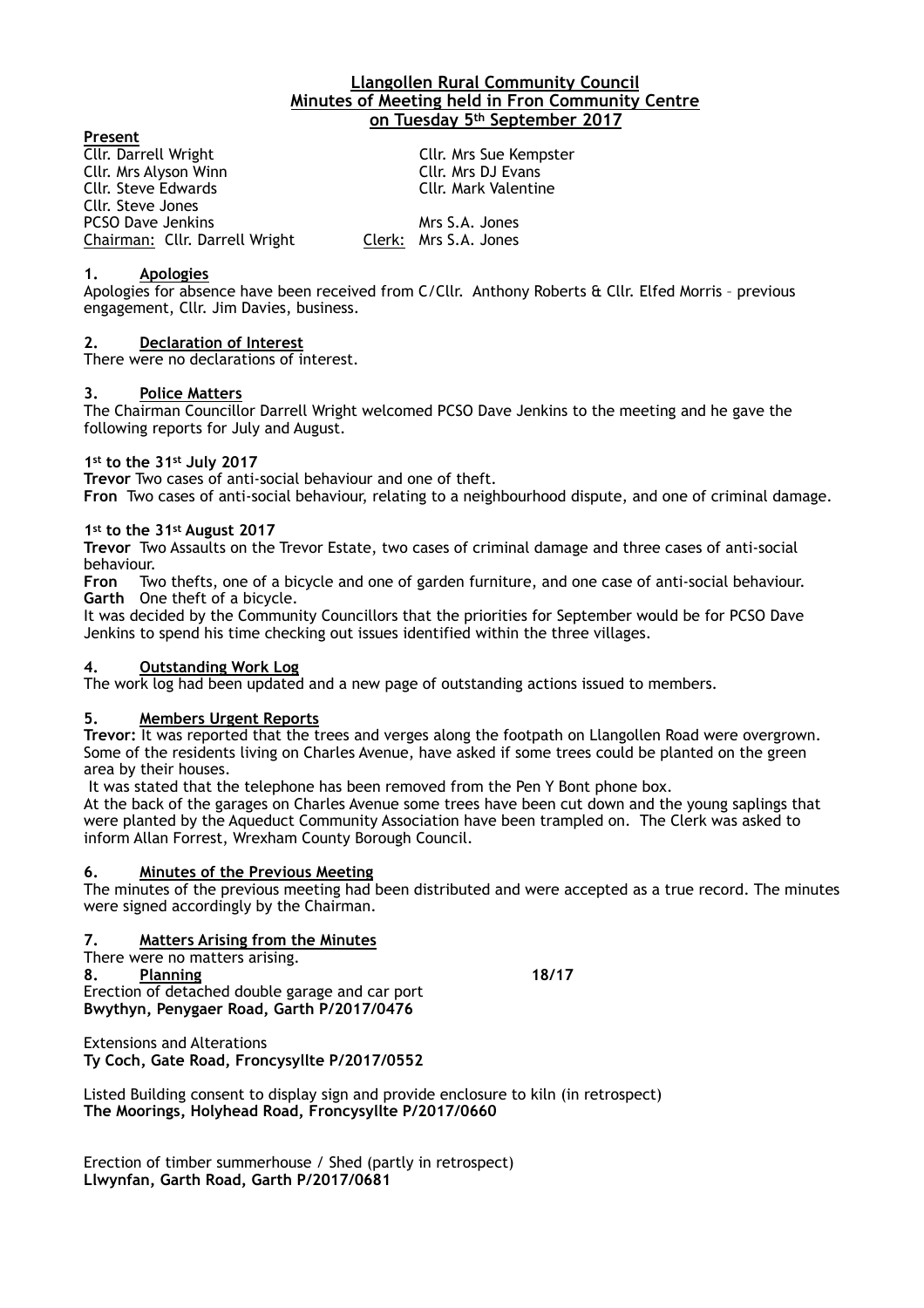There were no objections to the above planning applications.

Construction of new vehicular access to enable off road parking for three vehicles. **5 George Avenue, Trevor P/2017/0690** 

There was no objection to the above but reservations as it is crossing Wrexham County Borough Council's land.

### **Section 78 Appeal**

Llanerch Cottage, Yr Ichr, Froncysyllte are appealing to the Welsh Office regarding the decision made by Wrexham County Borough Council to refuse their planning application.

## **Certificates of Decision:**

Application for variation imposed under planning permission P/2017/0123 relating to: Condition 2 Approved drawing number H06/ revision A.

Condition 6 Visibility splays.

Condition 8 Vehicular parking and turning areas.

Condition 9 Passing place and junction alterations.

# **Land off Maes Mawr Road, Garth P/2017/0476 - GRANTED**

Outline application for residential development (5 detached houses and garages) and construction of a new access and internal driveway.

**Paddock adjoining and south of Bryn Celyn, Garth Road, Garth, Trevor. P/2017/0466 - GRANTED** 

### **9. Correspondence**

**Email:** Jane Johnson, Wrexham County Borough Council writing about the Standards Committee. Shaun Jones, Chirk Town Council –New Councillor Induction.

C/Cllr. Roberts – concerning issues with the World Heritage Site.

Dave Smith, Rights of Way Wrexham County Borough Council reporting damage to a finger post on the canal side.

Roger Davies Wrexham County Borough Council – The Ochr, Froncysyllte will be closed for ongoing work. Marie Russell, Wrexham County Borough Council – Wrexham Town & Community Council Forum will take place on Thursday 21st September 2017.

Darren Green regarding the double and single lines on Station Road, Trevor.

**General:** Mayor's Charity Dinner will be held 6th October 2017.

Wrexham Area Civic Society with an invitation to visit Wrexham Cemetery 26th September 2017 – Cllr. Mrs Sue Kempster to attend.

Penycae Community Council inviting local Councils to a meeting 18th September 2017 - Cllr.Darrell Wright and Cllr. Steve Jones to attend.

HSBC confirming that the change to the banking mandate has been approved and amended.<br>Planning Aid Wales - planning training for Community and Town Councils 28/9/17

planning training for Community and Town Councils 28/9/17

**One Voice Wales:** 19/17

A quarterly meeting will be held in Gwersyllt on 21st September 2017.

**Receipts:** 

Peter Green Groundcare

# **10. Footpaths & Roadways**

It was reported that some trees had been felled and left in the brook between Bridge House and the Duke of Wellington. As this is the boundary between Llangollen Rural and Cefn Council a meeting has been held with the two Community Councils. The Clerk had written to the owner of Bridge House to politely ask him if he had any knowledge of this. He has since telephoned and although he doesn't know who has felled the trees he has offered to clear them. Natural Resources Wales have also been informed.

# **11. Projects 2016/2017**

The Clerk was asked to write to Joe Bickerton, Wrexham County Borough Council to ask for the £1,500 that the Community Council had been promised from the Underneath the Arches event. One thousand pounds will be deducted from the Fron project fund towards the cost of the new fence in the

Woodlands Grove play-ground.

# **12. Community Agent**

After a lengthy discussion it was agreed that the Community Council should implement the post of community agent in the coming months. This position would be primarily to assist the over 50 age group in the community in a variety of ways. The successful candidate would report to the Clerk.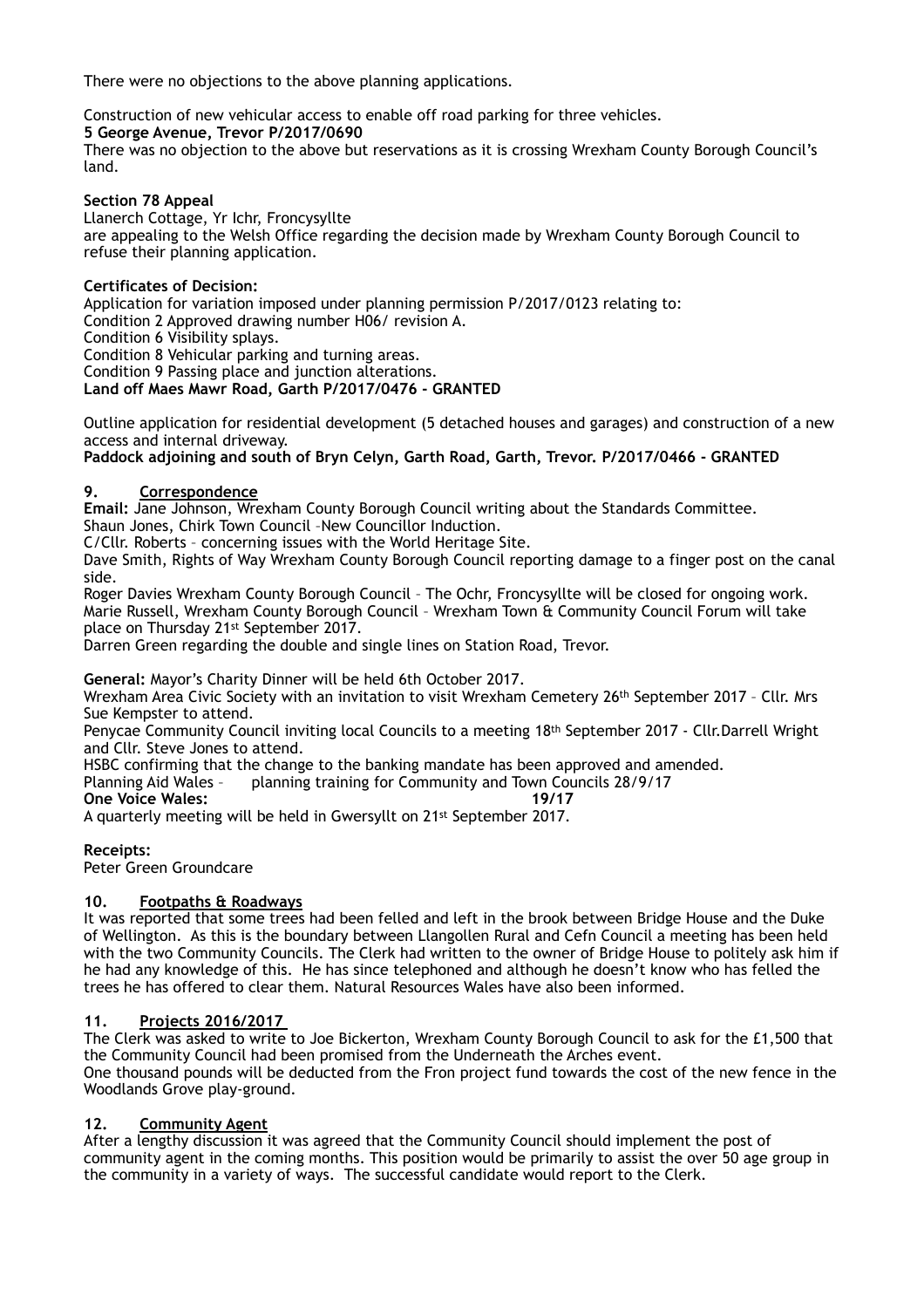### **13. Meetings / Training**

No meetings or training have been held during July and August.

### **14. Noddfa Cemetery Report**

The new seat and base have now been installed at the Cemetery. The Water container has been filled and the excess soil has been removed.

### **15. Playgrounds**

Following the erection of a new fence along the bottom of the rocks, the Woodlands Grove playground has now re-opened.

The new Garth playground was officially opened in July with a very well attended 'Picnic in the Park' event.

#### **16. Newsletter**

As the date of the Pensioners party this year is 1<sup>st</sup> December it was decided that the newsletter will come out during the second week in December and include pictures from the party. It was decided that leaflets will be distributed early in November so that the Aqueduct Community

Association can find out how many people will be attending the Christmas party.

### **17. Best Kept Garden Competition**

This was again a very successful event with a well-attended presentation evening held at the end of July. The Aqueduct Community Association has paid for the installation of new sleepers forming the planters on the green in Trevor.

#### **18a. Finance 20/17**

The Chair of Finance Cllr. Mrs DJ Evans gave her report of the recent finance meeting held 1st September 2017.

- 1. The Bank Statement was reconciled and signed by the Chairman. *These were presented and approved by full Council.*
- 2. The balances, payments and receipts against the budget / precept were checked and all balanced. *These were presented and approved by full Council.*

Following the recommendation by the finance committee and agreed by full Council in July that £10,000 should be transferred into the deposit account the Clerk reported that this had now been done.

#### **18b. Finance**

Copies of the Bank balances, payments and a list of receipts were distributed to the members and checked. The following invoices were authorised for payment:

| <b>WCBC</b>                | 101976 | 395.33  |
|----------------------------|--------|---------|
| Mrs SA Jones               | 101977 | 377.90  |
| Mrs SA Jones               | 101978 | 170.00  |
| Mr PJ Ankers               | 101979 | 250.00  |
| Peter Green Groundcare     | 101980 | 480.00  |
| <b>CCS</b>                 | 101981 | 2196.00 |
| Mrs SA Jones               | 101982 | 735.44  |
| Mr Len Evans               | 101983 | 258.00  |
| <b>Barnett Engineering</b> | 101984 | 192.00  |
| Mrs SA Jones               | 101985 | 915.34  |
| <b>HMRC</b>                | 101986 | 557.26  |
| Mr PJ Ankers               | 101987 | 405.00  |
| Peter Green Groundcare     | 101988 | 580.00  |
| <b>Thomas Fattorini</b>    | 101989 | 23.92   |
| <b>BP&amp;D</b>            | 101990 | 695.00  |
| <b>Garth School</b>        | 101991 | 500.00  |
| Fron School                | 101992 | 500.00  |
| Seion Chapel               | 101993 | 200.00  |
| St David's Church          | 101994 | 250.00  |
| Capel Y Groes              | 101995 | 250.00  |
|                            |        |         |